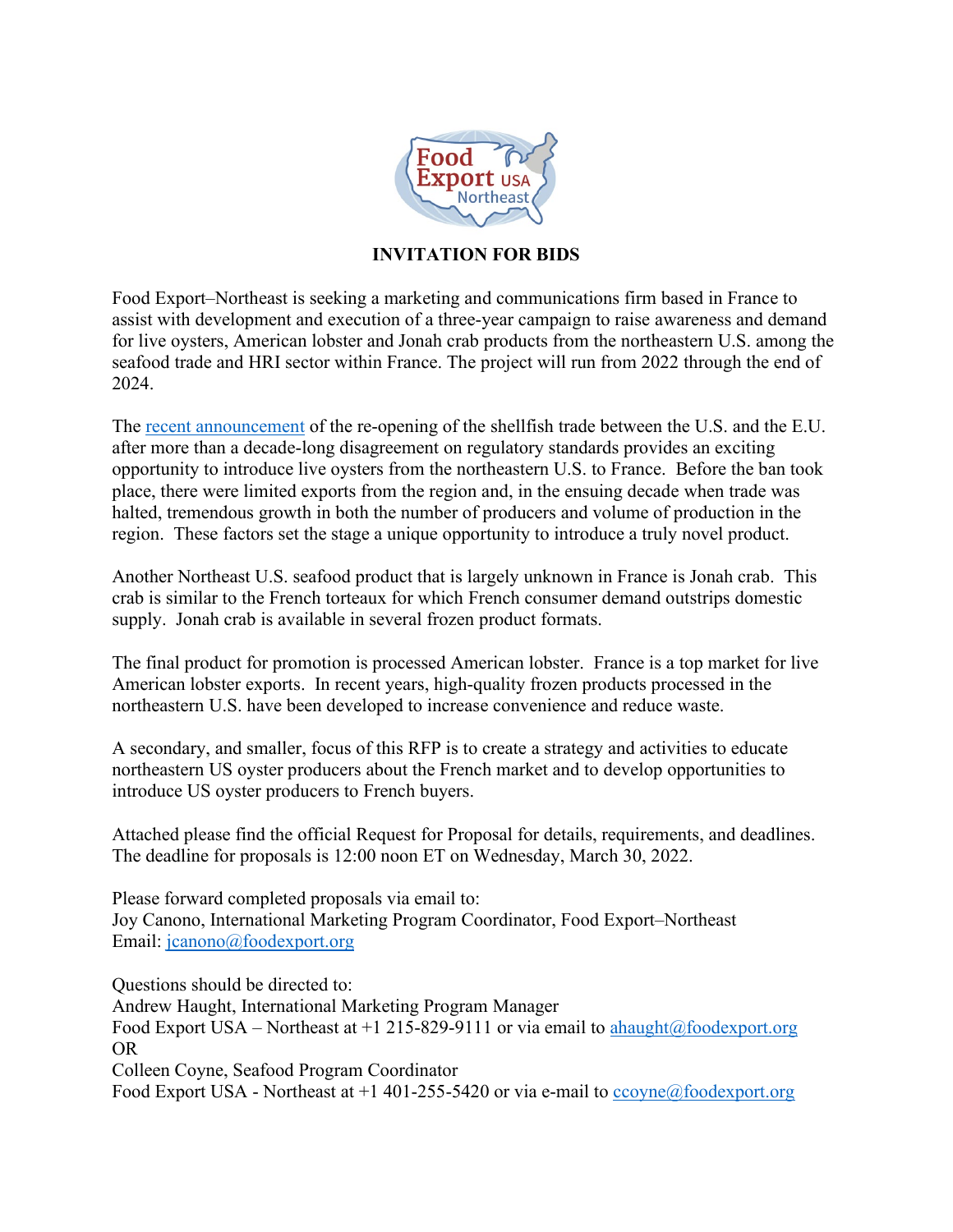

#### **Request for Proposals Northeast U.S. Seafood Marketing Initiative in France**

## **Background**

Food Export USA – Northeast (Food Export–Northeast) is a not-for-profit export association whose primary function is to develop export markets for northeastern producers and processors of value-added fish, shellfish, food and agricultural products. Our members include state agricultural promotion agencies from ten northeastern states. Food Export-Northeast has a strategic partnership for more than twenty years with Food Export–Midwest in order to enhance our ability to carry out our shared missions.

Food Export–Northeast is a participant in the Market Access Program (MAP), a federal program handled by the Foreign Agricultural Service (FAS) of the U.S. Department of Agriculture. The program is intended to boost the export of value-added food and agricultural products from the U.S. through a partnership between FAS and approximately seventy-five other industry-based trade organizations. This includes primarily commodity-specific groups, as well as two other unaffiliated regional groups similar to Food Export - Midwest and Food Export–Northeast that handle the southern and western regions of the U.S.

The products covered for export promotion by Food Export – Midwest and Food Export – Northeast include a wide variety of processed and semi-processed products found throughout the retail, foodservice, and food processing sectors. These include products or derivations of meat, dairy, poultry, seafood, grains, fruits and vegetables, salty and savory snack foods, confections, beans, sauces and condiments, pet foods, beverages, canned foods, animal feeds, bakery products, pasta and many others. Marketing channels include mass market retail, specialty foods, convenience foods, private label, healthy/organic, food ingredients, frozen foods, and others. Additionally, Food Export – Northeast promotes benchmark fish and shellfish products from the northeastern U.S. including lobster, scallops, monkfish, squid, dogfish, oysters, Jonah crab and skate.

The Food Export–Northeast region encompasses the states of New York, New Jersey, Vermont, Delaware, Connecticut, Massachusetts, Maine, New Hampshire, Pennsylvania, and Rhode Island.

Food Export – Northeast offers a Seafood Program to fish and shellfish suppliers from the northeastern member states. The program is focused on developing export opportunities and support for international promotion for the benchmark species which include American lobster, squid, scallops, monkfish, oysters, Jonah crab and dogfish. A menu of annual activities and services is developed and offered to the U.S. industry to create opportunities for them to enter new markets and expand sales.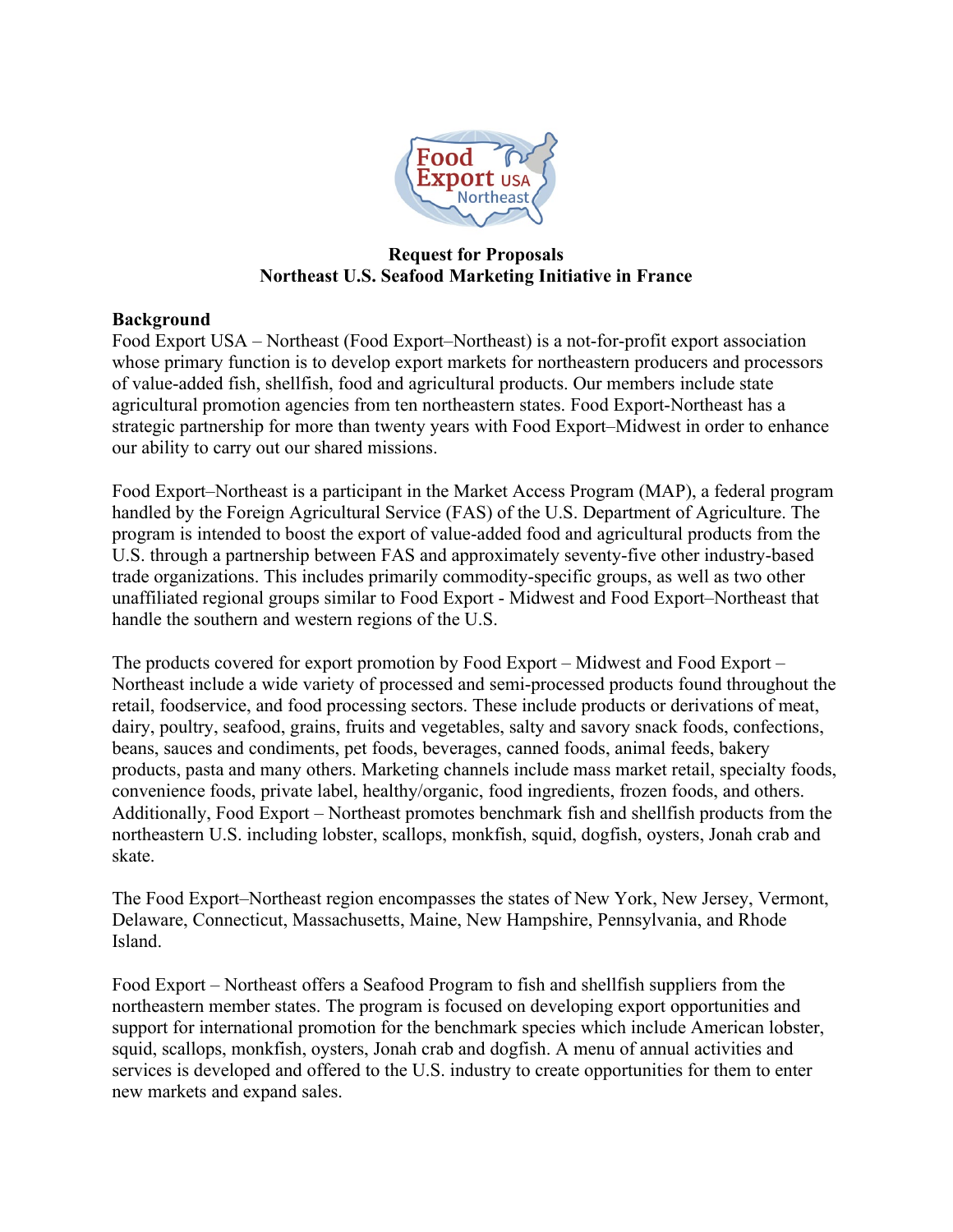The organization has a network of in-market representatives (IMRs) that conduct trade servicing activities to connect US suppliers with international buyers. Under direction from the US head office, IMRs identify, negotiate and oversee product promotions with importers, foodservice operators, and retailers. They also serve as a liaison to the US Agricultural Trade Offices at US embassies.

More information about Food Export–Northeast is available on the Internet at: www.foodexport.org. Additional information on the seafood program is available at: <https://www.foodexport.org/import-seafood-from-the-us>

# **Scope of Work**

Food Export–Northeast is seeking a marketing and communications firm based in France to assist with development and execution of a three-year campaign to raise awareness and demand for live American Eastern oysters (Crassostrea virginica), American lobster (Homarus americanus) and Jonah crab (Cancer borealis) products from the northeastern U.S. among the seafood trade and HRI sector within France. Activities may combine one or more products or be limited to product-specific activities when/if warranted. (For example: announcing that US American Oysters are arriving in Europe).

The project will run from 2022 – through the end of 2024, based on a renewable annual contract.

A secondary focus of this RFP is to create a strategy and activities to educate northeastern US oyster producers about the French market and to introduce US oyster producers to buyers.

Target Market(s): Initially France with strategy and creative assets possibly adaptable or customizable to other European markets. (Note: Several major Dutch wholesalers supply shellfish to the French market.)

Key Performance Indicators: The following are some of the measures we would use to evaluate the initiative's success

- Increased awareness of product by target population
- Increased likelihood to purchase
- Trade leads (would be facilitated by our In-Market Representative)
- Buyer/seller introductions
- New distributorship relationships
- Export sales

Other Potentially Useful Information:

- Re-opening of shellfish trade (February 2022) provides a unique opportunity to introduce American Eastern oysters to Europe.
- Major 2022 European trade events where Food Export-Northeast has an exhibiting presence
	- o Seafood Expo Global (Barcelona, Spain \* April 2022)
	- o SIRHA (Lyon, France \* January 2022)
- Possible Event Venue: Ambassador's Residence, US Embassy and Hôtel de Talleyrand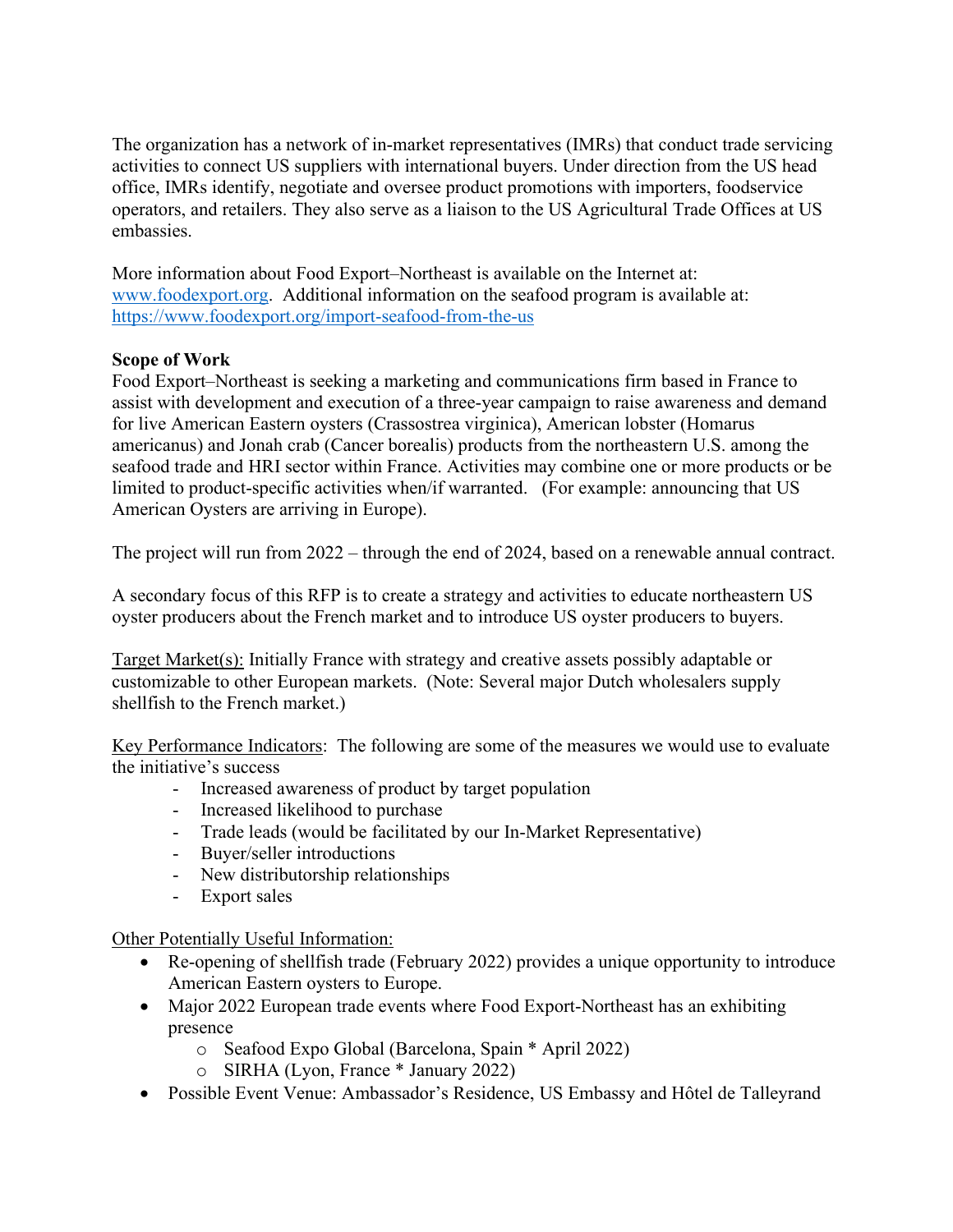- Joining or producing other recommended events is possible, such as:
	- o Trade advertising
	- o Webinars/seminars/tasting events
	- o Implementation of chef ambassador program
- To encourage trial/expanded use of these products by importers/chefs, Food Export– Northeast can provide product samples for evaluation and sampling by the trade.
	- o It is not possible to provide product samples for activities targeting consumers.
- The organization has additional and separate funding to support importer and menu promotions

## **Information About Products:**

#### **Oysters**

Introduction: Food Export–Northeast seeks to announce that European importers, chefs, and consumers can now explore and enjoy the distinctive delicious flavors of the Eastern American Oyster grown in the cold pristine waters of the US Northwest Atlantic.

Statement of Work: To devise a dynamic marketing and communications campaign that introduces the American Eastern oyster to fish and shellfish buyers and distributors and HRI decision-makers in France. The campaign should include the creation of a strategy that incorporates materials and measurable (virtual and in-person) activities.

#### Important Background Information:

Species and production information is available in text and videos on our multilingual oyster buyer toolkit:<https://seafoodbuyersguide.foodexport.org/oyster/>

Shellfish trading between the US and EU has been banned for more than a decade due to differing methods of insuring healthy products. The EU tests meats and the US tests water quality to determine food safety. It has now been determined that both methods are equivalent, it is expected that shellfish trade can resume by the end of the first quarter of 2022. Initially, shellfish producers in Spain and The Netherlands will be able to sell into the USA and producers from the states of Massachusetts and Washington will be allowed to sell into the EU. The state of Massachusetts is within our organization's region. It is expected that more states and European countries will also soon be able to resume shellfish trade after the initial starting period. Therefore, though our initial focus is to help oyster producers from Massachusetts, messaging and activities should focus on the whole of the northeastern US coastline from the state of Maine southward through the state of Delaware.

US shellfish exports to the EU were not significant prior to the shellfish trade ban. At the time, US oyster aquaculture operations were too small and too new. Few Europeans are aware of, or have ever tasted, an American Eastern Oyster while on European soil. Therefore, messaging focus should be to introduce our US-farmed oyster species as a new-to-market product rather than a reintroduction. Oyster production in the USA has doubled over the past five years and is tracking to double once again. American oyster production has advanced quickly and the variety of oyster flavors available is significant. Developing new markets and sales opportunities is The American Eastern oyster is a different species than those produced in Europe, with some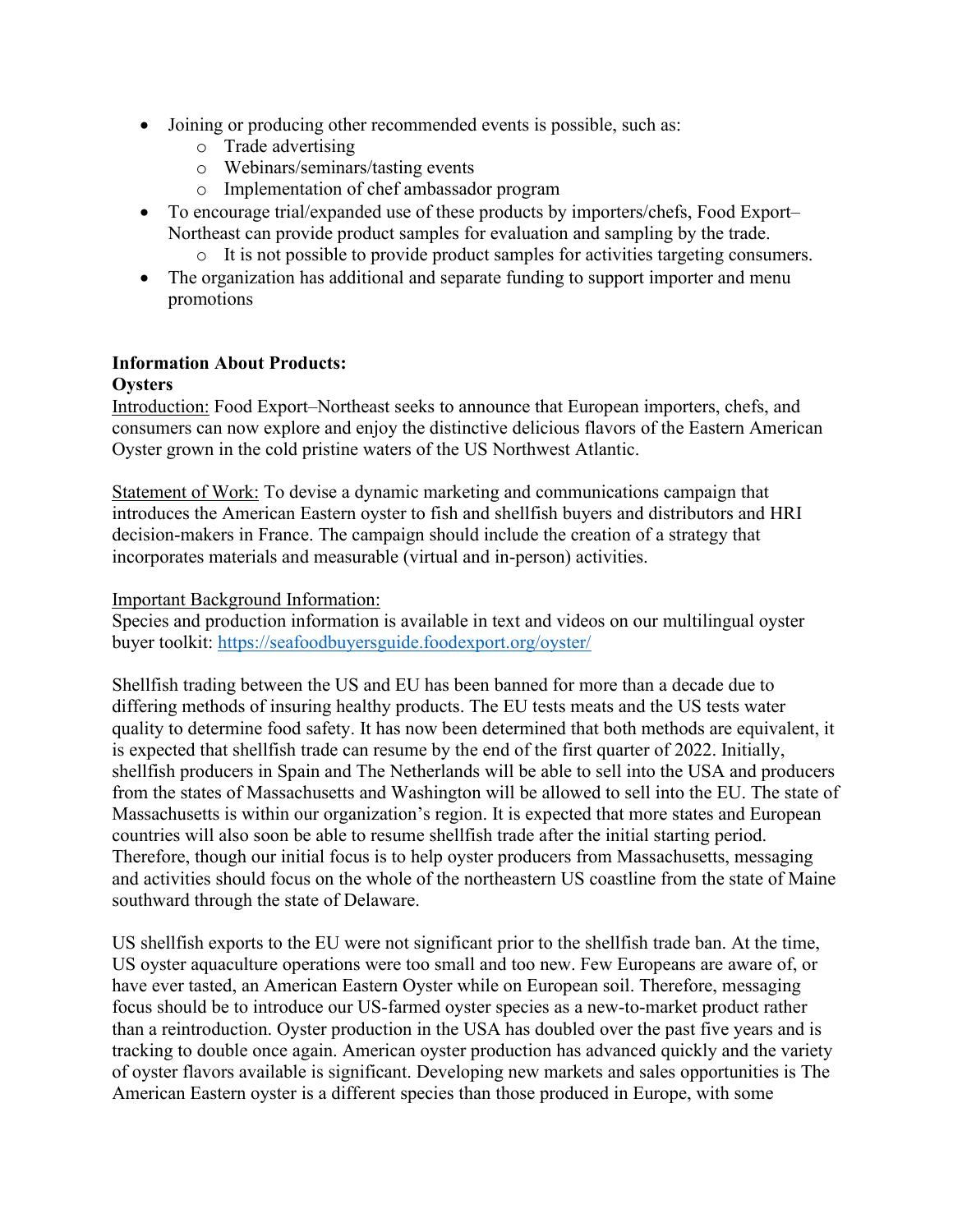distinctive differences in both flavors and storage that are noteworthy, but perhaps unknown in Europe.

Target audiences:

- Importers/wholesalers (We can supply some contacts)
- Chefs (Need to identify contacts and possible formation of chef ambassadors)
- US oyster producers (include a strategy and activities for French market education and buyer introductions)
- Influencers and journalists

Key attributes that messaging could incorporate:

- Merrior Like wines, each oyster farmer produces a deliciously distinctive-flavored oyster
- Farmers are small, often family-owned, businesses. Each and every oyster is tended to by the hands of individual farmers who take great pride in the taste and quality of the oysters they produce. Their brands are backed by an earned and seasoned reputation.
- With the reopening of trade, the European Union recognizes that American oysters are grown in the cleanest waters and handled with great care.
- Our species of oyster is able to withstand being out of the water for longer periods than other species. There is no need to hold/store this oyster in tanks of water. In fact, doing so will destroy their unique flavors because as filter feeders they would take on the characteristics of the water they are stored in.

## **American Lobster Products**

Introduction: Food Export-Northeast seeks to promote the wide variety of American lobster products available from the northeastern USA to French importers, processors, chefs and retailers.

Statement of Work: To create awareness and demand by devising a marketing and communications campaign that introduces the American lobster products to France. The campaign could include the creation of a strategy that incorporates materials and measurable (virtual and in-person) activities.

## Important Background Information:

Species and production information is available in text and videos on our multilingual lobster buyer toolkit:<https://seafoodbuyersguide.foodexport.org/american-lobster-products/>

The northeastern US lobster industry has primarily exported live lobster to France. Historically, most frozen processed lobster was sold into France by Canadian producers and the bulk of the product sold, primarily at retail, were small lobsters frozen in a brine solution known in the trade as popsicles. (It should be noted, that Canada traditionally purchases a significant volume of US American lobster each year to support its processing industry.)

In recent years, a US lobster processing sector has emerged. Canada's free trade agreement with the EU, known as CETA and implemented in 2017, upended the strong market share American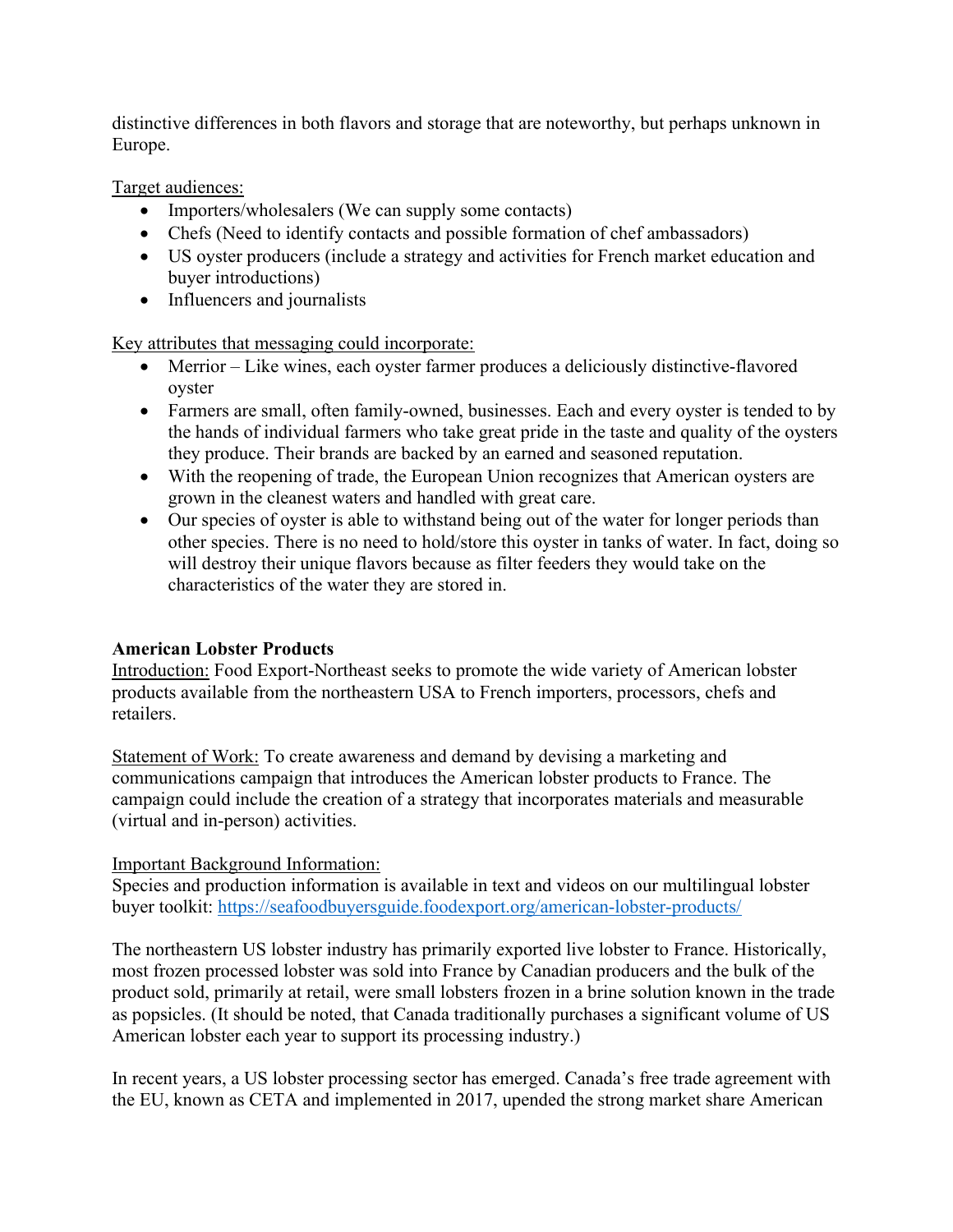suppliers had for sales of live lobster, and breaking into the frozen lobster market with new products was prohibitive due to US product costing more because of custom duties. In late 2020, a more level playing field emerged when the EU announced that live and processed (in-shell) lobster products from the USA would enjoy the same duty-free status as Canadian lobster products.

Target audiences:

- Importers/wholesalers (We can supply some contacts) that supply retail and catering sectors
- Chefs (Need to identify contacts and possible formation of chef ambassadors)
- French processors that could utilize some product formats, such as minced lobster meat, in meal formulations
- Influencers and journalists

Key attributes that messaging could incorporate:

- US American lobster is sustainably managed utilizing science-based conservation methods that were initially introduced nearly 150 years ago
- Lobster harvesters and dealers carefully handle and inspect each lobster to ensure that buyers obtain the best quality.
- Processing top quality products starts with using the best raw material much of the lobster processed outside the USA is harvested from the USA
- State-of-the-Art handling and processing practices producing an array of lobster products that offer good quality, convenience, and versatility.
- New processed lobster products may appeal to a broader range of chefs than might ordinarily consider featuring lobster. It can be used in less formal and more accessible preparations. European producers of value-added seafood products may also be interested.

# **Jonah Crab Products**

Introduction: Food Export–Northeast seeks to introduce frozen whole Jonah crab and crab products into France.

Statement of Work: To create awareness and demand by devising an educational and promotional campaign that introduces the American Jonah crab products to France. The campaign could include the creation of a strategy that incorporates materials and measurable (virtual and in-person) activities.

Important Background Information:

Species and production information is available in text and videos on our multilingual Jonah crab buyer toolkit:<https://seafoodbuyersguide.foodexport.org/jonah-crab/>

Jonah crab is emerging as a new harvest and is being processed into a variety of products. Lobster harvesters from southern New England (NY, CT, RI, and MA) are increasingly catching Jonah crab in lobster traps that traditionally caught only lobster. Lobster populations are moving northward to colder waters as climate change is warming waters in their historical southern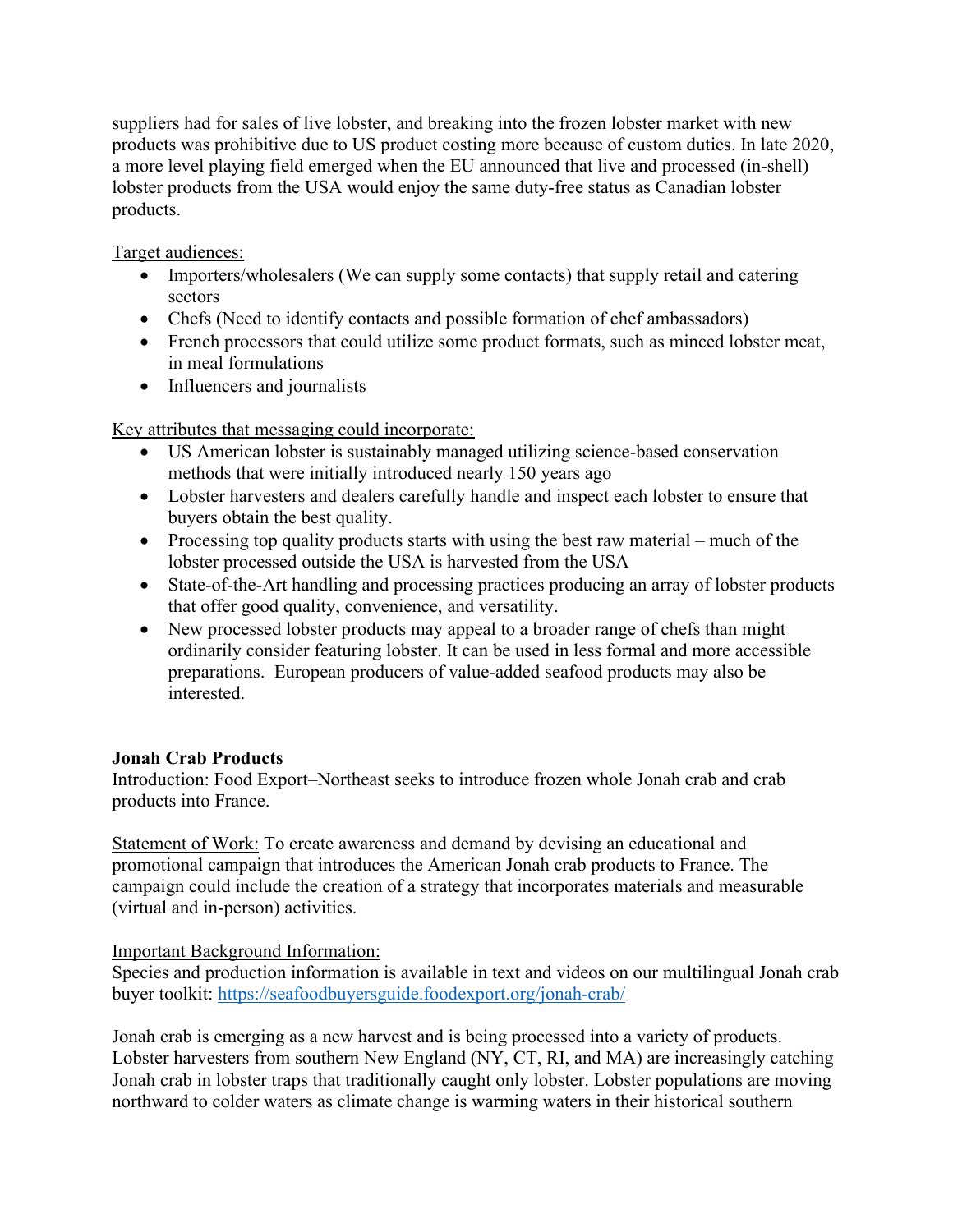range. In their wake, Jonah crab are being caught in numbers not previously seen and, as a result, there has been little prior effort to market this crab.

If markets are developed, lobster processors can process Jonah crab during those times of the year when processing plants would otherwise be idle.

France is viewed as a potentially good market for US Jonah crab (Cancer borealis) because this species closely resembles, and is closely related to the European brown crab (Cancer pagurus), which is known in France as tourteaux. Tourteaux has good French consumer demand but supplies are increasingly too tight to support demand.

#### Target audiences:

- Importers/wholesalers (We can supply some contacts) that supply retail and catering sectors
- Chefs (Need to identify contacts and possible formation of chef ambassadors)
- Processors that could utilize some product formats, such as minced crabmeat, in meal formulations
- Influencers and journalists

Key attributes that messaging could incorporate:

- US Jonah crab may be a good alternative for tight supplies of the European brown crab
- Jonah crab claws are meat-filled and available in several easy-to-enjoy formats
- Jonah crab has a delicate taste that is described as being somewhat sweeter than Dungeness crab. This crab is often called the Dungeness crab of the Atlantic.
- State-of-the-Art handling and processing practices producing an array of crab products that offer good quality, convenience, and versatility.

## **Requirements**

The bidder must be able to cite previous experience in communications and market promotion/public relations activities. Previous project experience with the seafood industry, projects targeting the HRI sector and strong relationships with culinary press should be detailed in the response. Past experience with not-for-profit groups, international marketing, and food and/or agricultural groups will be considered favorably. The contractor must also be financially and legally capable of entering into and executing a contract for the above stated projects.

The proposal should estimate the costs for any activities it proposes including fees, venue, chefs, audio/video rental, catering, materials and any other appropriate costs. Proposals should provide detailed proposals for activities in 2022 and a summary of likely follow-on activities for 2023 and 2024. It is anticipated that for 2022, preparation and planning would commence immediately upon award of contract with core activities to begin in the autumn 2022.

The successful vendor will gain access to use of Food Export-Northeast's digital seafood asset library for sole use within the contracted project.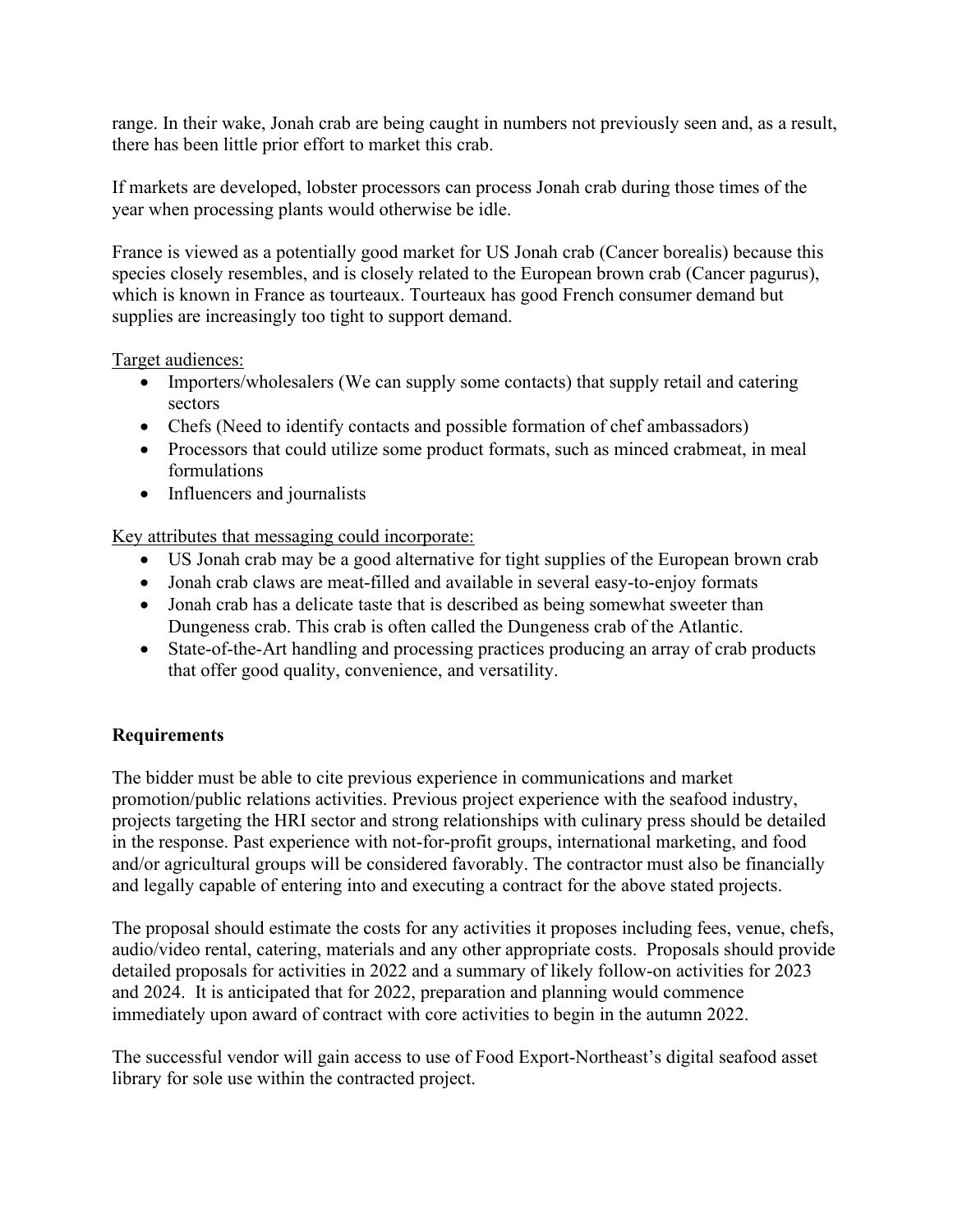In addition, please provide the following information:

- 1. Name of Entity (as it would appear on contract/invoices)
- 2. Main point of contact
- 3. Complete Mailing Address / Physical Office Address
- 4. EIN/TIN/SS number (or if an overseas entity, the equivalent tax identification number in your country)
- 5. Type of Structure (choose one):

Individual Corporation LLC Partnership Sole Proprietorship

Food Export–Northeast is not liable for any costs associated with any company's response to this RFP. Food Export–Northeast reserves the right to not award this contract if, in the opinion of the evaluators, no suitable proposal is received. The awarded contract may be renewed for up to three (3) years.

The selected contractor must agree to abide by Food Export–Northeast Terms and Conditions:

Food Export - Northeast does not discriminate on the basis of race, color, national origin, religion, sex, gender identity (including gender expression), sexual orientation, disability, age, marital status, familial/parental status, income derived from a public assistance program, political beliefs, reprisal or retaliation for prior civil rights activity. Persons with disabilities who require alternate means of communication of program information should contact us. Food Export – Northeast does not tolerate fraud in their programs or services, and expect all participants to comply with our code of ethics [\(www.foodexport.org/codeofethics\)](http://www.foodexport.org/codeofethics).

If you suspect any instance of fraud, please contact our Ethics Reporting Line at: [www.foodexport.ethicspoint.com](http://www.foodexport.ethicspoint.com/) or 1-855-727-6715 (domestic toll-free.)

We reserve the right to deny services to any firm or individual which, in the sole opinion of Food Export–Northeast does not comply with MAP; FAS; Food Export–Northeast regulations or policies, or otherwise reflect positively on them; their members states; FAS; or USDA, in pursuit of their mission of increasing food and agricultural exports, or for continued public support for their programs. For more information please see our Terms and Conditions located at www.foodexport.org/termsandconditions.

The selected contractor must agree to abide by the provisions contained in Section 202 of Executive Order 11246 (30 Federal Register 12319) with regard to employment and contracting practices. In addition, Food Export – Northeast requires that its contractors may not discriminate on the basis of race, color, national origin, religion, sex, gender identity (including gender expression), sexual orientation, disability, age, marital status, familial/parental status, income derived from a public assistance program, political beliefs, reprisal or retaliation for prior civil rights activity. Food Export – Northeast's acceptance of proposal is conditional upon contractor disclosing all existing relationship with another party that has the potential of impacting and/or influencing the contractor's ability to carry out the scope of work.

By responding to this request for proposal, you are certifying that your company nor its principals are presently debarred, suspended, proposed for debarment, declared ineligible, or voluntarily